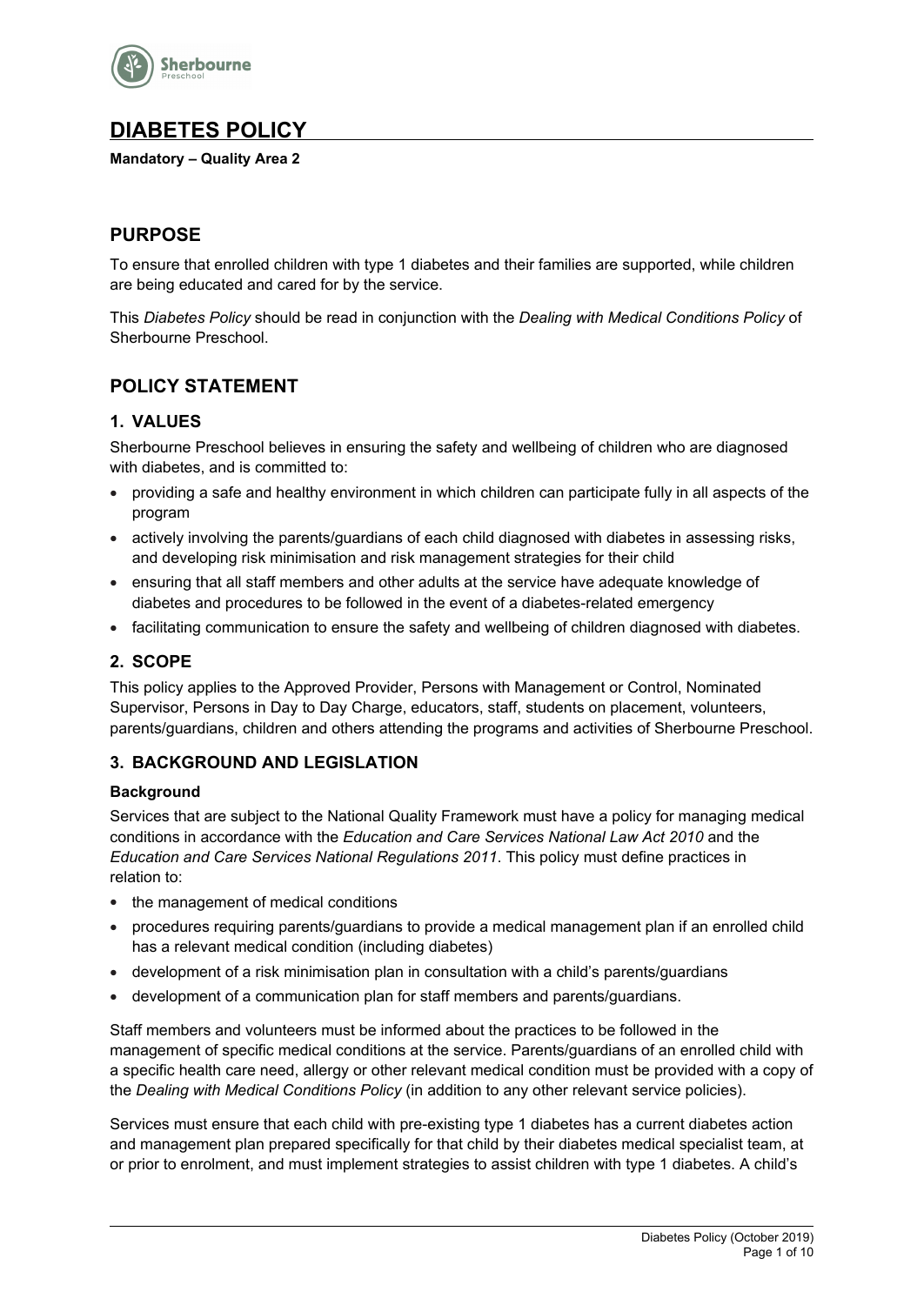

diabetes action and management plan provides staff members with all required information about that child's diabetes care needs while attending the service.

The following lists key points to assist service staff to support children with type 1 diabetes:

- Follow the service's *Dealing with Medical Conditions Policy* (and this *Diabetes Policy*) and procedures for medical emergencies involving children with type 1 diabetes.
- Parents/guardians should notify the service immediately about any changes to the child's individual diabetes action and management plan.
- The child's diabetes medical specialist team may include an endocrinologist, diabetes nurse educator and other allied health professionals. This team will provide parents/guardians with a diabetes action and management plan to supply to the service. Examples can be found here: http://www.diabetesvic.org.au/resources
- Contact Diabetes Australia Vic for further support, information and professional development sessions.

Most children with type 1 diabetes can enjoy and participate in service programs and activities to their full potential, but are likely to require additional support from service staff to manage their diabetes. While attendance at the service should not be an issue for children with type 1 diabetes, they may require time away to attend medical appointments.

#### **Legislation and standards**

Relevant legislation and standards include but are not limited to:

- *Education and Care Services National Law Act 2010*: Sections 167, 169
- *Education and Care Services National Regulations 2011*: Regulations 90–96, 102, 136, 137, 146, 147, 160–162, 168(2)(d), 173, 177, 181, 183, 184, 246
- *Health Records Act 2001* (Vic)
- *National Quality Standard*, Quality Area 2: Children's Health and Safety
- *Occupational Health and Safety Act 2004* (Vic)
- *Privacy and Data Protection Act 2014* (Vic)
- *Privacy Act 1988* (Cth)
- *Public Health and Wellbeing Act 2008*
- *Public Health and Wellbeing Regulations 2009* (Vic)

**ACCOMMONDER 1.2.14**<br>The most current amendments to listed legislation can be found at:

- Victorian Legislation Victorian Law Today: http://www.legislation.vic.gov.au/
- Commonwealth Legislation ComLaw: http://www.comlaw.gov.au/

The terms defined in this section relate specifically to this policy. For commonly used terms e.g. Approved Provider, Nominated Supervisor, Regulatory Authority etc. refer to the *General Definitions* section of this manual.

**Type 1 diabetes:** An autoimmune condition that occurs when the immune system damages the insulin producing cells in the pancreas. Type 1 diabetes is treated with insulin replacement via injections or a continuous infusion of insulin via a pump. Without insulin treatment, type 1 diabetes is life threatening.

**Type 2 diabetes:** Occurs when either insulin is not working effectively (insulin resistance) or the pancreas does not produce sufficient insulin (or a combination of both). Type 2 diabetes accounts for 85 to 90 per cent of all cases of diabetes and usually develops in adults over the age of 45 years, but is increasingly occurring in individuals at a younger age. Type 2 diabetes is unlikely to be seen in children under the age of 4 years.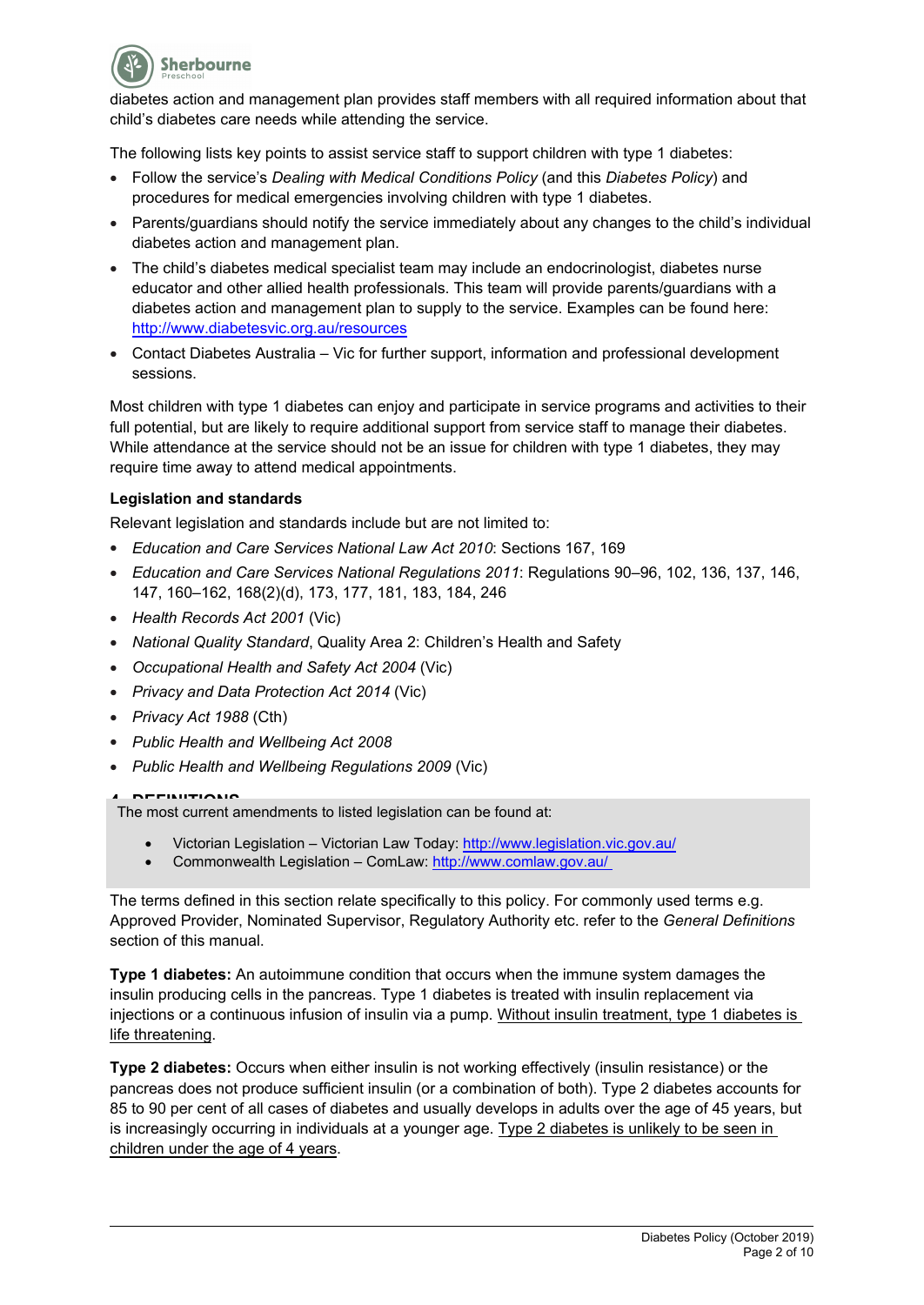

**Hypoglycaemia** *or* **hypo (low blood glucose):** Hypoglycaemia refers to having a blood glucose level that is lower than normal i.e. below 4 mmol/L, even if there are no symptoms. Neurological symptoms can occur at blood glucose levels below 4 mmol/L and can include sweating, tremors, headache, pallor, poor co-ordination and mood changes. Hypoglycaemia can also impair concentration, behaviour and attention, and symptoms can include a vague manner and slurred speech.

Hypoglycaemia is often referred to as a 'hypo'. Common causes include but are not limited to:

- taking too much insulin
- delaying a meal
- consuming an insufficient quantity of carbohydrate
- undertaking unplanned or unusual exercise.

It is important to treat hypoglycaemia promptly and appropriately to prevent the blood glucose level from falling even lower, as very low levels can lead to loss of consciousness and possibly convulsions. The child's diabetes action and management plan will provide specific guidance for services in preventing and treating a hypo.

**Hyperglycaemia (high blood glucose):** Hyperglycaemia occurs when the blood glucose level rises above 15 mmol/L. Hyperglycaemia symptoms can include increased thirst, tiredness, irritability and urinating more frequently. High blood glucose levels can also affect thinking, concentration, memory, problem-solving and reasoning. Common causes include but are not limited to:

- taking insufficient insulin
- consuming too much carbohydrate
- common illnesses such as a cold
- stress.

**Insulin:** Medication prescribed and administered by injection or continuously by a pump device to lower the blood glucose level. In the body, insulin allows glucose from food (carbohydrates) to be used as energy, and is essential for life.

**Blood glucose meter:** A compact device used to check a small blood drop sample to determine the blood glucose level.

**Continuous Glucose Monitor:** Continuous Glucose Monitoring (CGM) is a means of measuring glucose levels continuously, in contrast to a blood glucose meter that measures a single point in time. A Continuous Glucose Monitoring System sensor is inserted into the skin separately to the insulin pump, and measures the level of glucose in the interstitial fluid (fluid in the tissue).

The sensor continuously sends real-time glucose readings wirelessly to a receiver (the insulin pump, a smart phone or dedicated device) so the user can view the information. The CGM receiver and/or compatible smart device can usually be set to send custom alerts to the user when certain glucose thresholds are reached or if levels are changing rapidly, reducing or eliminating the need for blood glucose finger prick tests and enabling early intervention to prevent the person becoming 'hypo' or 'hyper'. Children in Australia with type 1 diabetes have free access to CGM technology.

**Flash Glucose Monitor:** Flash Glucose Monitoring (FGM) uses a sensor attached to the skin, much like a continuous glucose monitor, to measure glucose levels without finger pricks. In contrast to CGM, the FGM sensor will not continuously send readings to a device. The reader (certain blood glucose monitors and smart phones) is scanned over the sensor to obtain the data.

**Insulin pump:** A small, computerised device to deliver insulin constantly, connected to an individual via an infusion line inserted under the skin.

**Ketones:** Occur when there is insufficient insulin in the body. High levels of ketones can make children very sick. Extra insulin is required (given to children by parents/guardians) when ketone levels are >0.6 mmol/L if insulin is delivered via a pump, or >1.0 mmol/L if on injected insulin.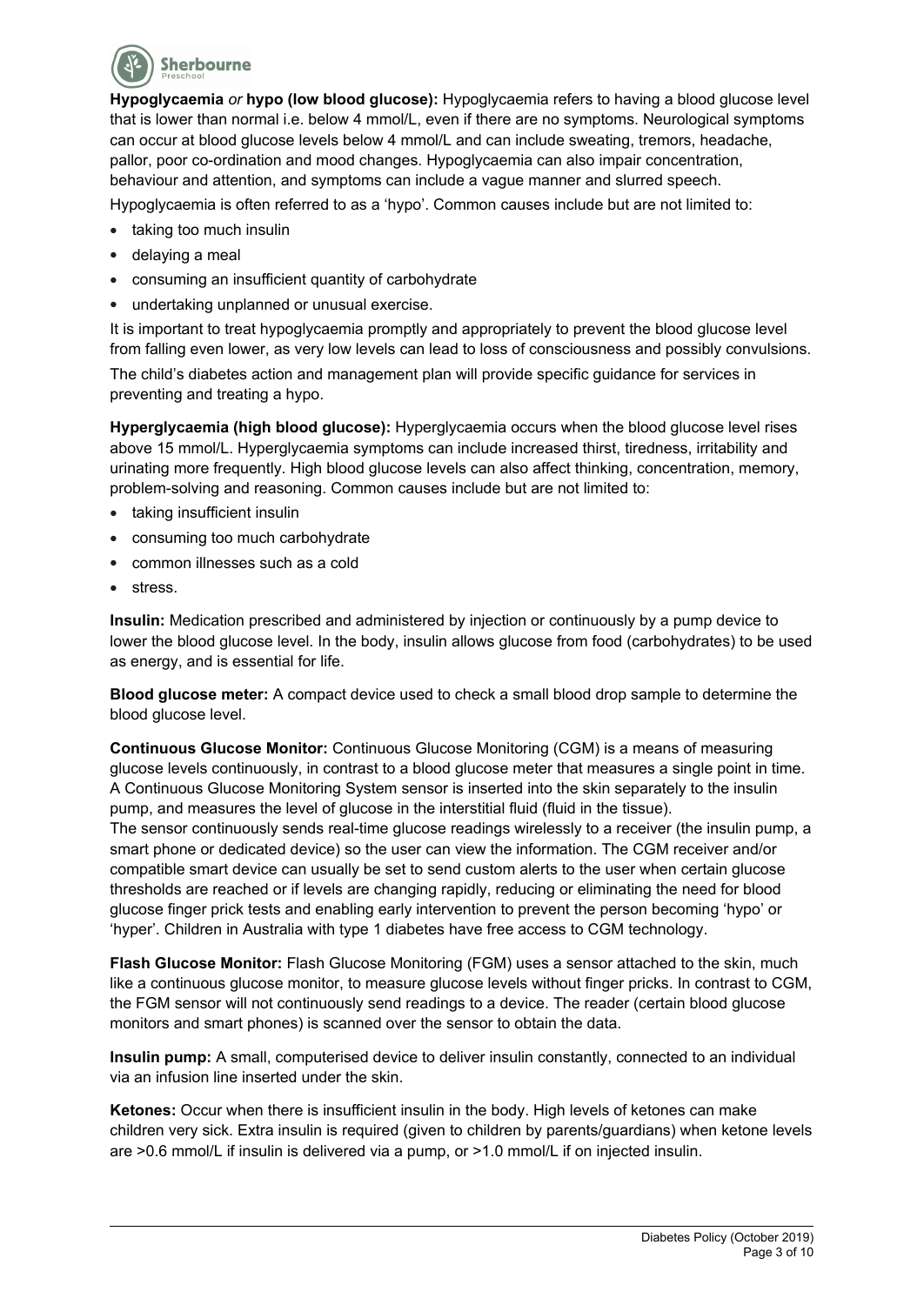

# **5. SOURCES AND RELATED POLICIES**

#### **Sources**

- Caring for Diabetes in Children and Adolescents, Royal Children's Hospital Melbourne: http://www.rch.org.au/diabetesmanual/
- Diabetes Victoria, multiple resources available to download here: www.diabetesvic.org.au/resources
	- Information about professional learning for teachers (i.e. *Diabetes in Schools* one day seminars for teachers and early childhood staff), sample management plans and online resources.
- Diabetes Victoria, Professional development program for schools and early childhood settings: https://www.diabetesvic.org.au/how-we-help-detail?tags=Left-Mega-Nav%2FSchools&content\_id=a1R9000000HsgqyEAB&bdc=1

#### **Service policies**

- *Administration of First Aid Policy*
- *Administration of Medication Policy*
- *Dealing with Medical Conditions Policy*
- *Enrolment and Orientation Policy*
- *Excursions and Service Events Policy*
- *Food Safety Policy*
- *Hygiene Policy*
- *Incident, Injury, Trauma and Illness Policy*
- *Inclusion and Equity Policy*
- *Nutrition and Active Play Policy*
- *Occupational Health and Safety Policy*
- *Privacy and Confidentiality Policy*
- *Supervision of Children Policy*

# **PROCEDURES**

#### **The Approved Provider or Persons with Management and Control is responsible for:**

- ensuring that a diabetes policy is developed and implemented at the service
- ensuring that the Nominated Supervisor, educators, staff, students and volunteers at the service are provided with a copy of the *Diabetes Policy*, including the section on management strategies (refer to Attachment 1 – Strategies for the management of diabetes in children at the service), and the *Dealing with Medical Conditions Policy*
- ensuring that the programs delivered at the service are inclusive of children diagnosed with diabetes (refer to *Inclusion and Equity Policy*), and that children with diabetes can participate in all activities safely and to their full potential
- ensuring that the parents/guardians of an enrolled child who is diagnosed with diabetes are provided with a copy of the *Diabetes Policy* (including procedures) and the *Dealing with Medical Conditions Policy* (Regulation 91)
- ensuring that the Nominated Supervisor, staff and volunteers at the service are aware of the strategies to be implemented for the management of diabetes at the service (refer to Attachment 1 – Strategies for the management of diabetes in children at the service)
- ensuring that staff have access to appropriate training and professional development opportunities and are adequately resourced to work with children with Type 1 Diabetes and their families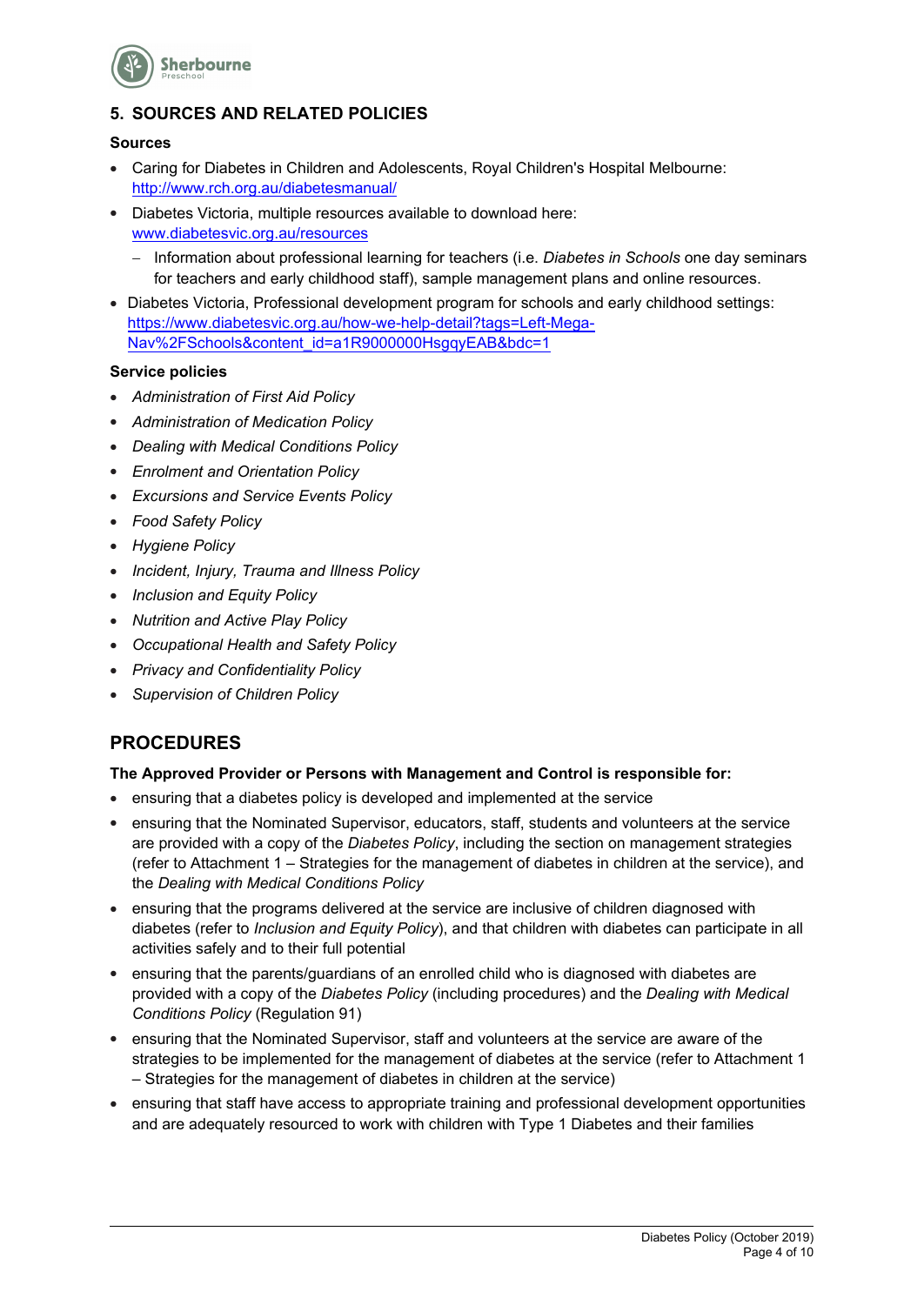

- ensuring that each enrolled child who is diagnosed with diabetes has a current diabetes action and management plan prepared specifically for that child by their diabetes medical specialist team, at or prior to enrolment and signed off by all relevant parties
- ensuring that the Nominated Supervisor, educators, staff, students, volunteers and others at the service follow the child's diabetes action and management plan in the event of an incident at the service relating to their diabetes
- ensuring that a risk minimisation plan is developed for each enrolled child diagnosed with diabetes in consultation with the child's parents/guardians, in accordance with Regulation 90(iii)
- ensuring that a communication plan is developed for staff and parents/guardians in accordance with Regulation 90(iv), and encouraging ongoing communication between parents/guardians and staff regarding the management of the child's medical condition
- ensuring that children diagnosed with diabetes are not discriminated against in any way and are able to participate fully in all programs and activities at the service
- following appropriate reporting procedures set out in the *Incident, Injury, Trauma and Illness Policy* in the event that a child is ill, or is involved in a medical emergency or an incident at the service that results in injury or trauma.

## **The Nominated Supervisor and Person in Day to Day Charge is responsible for:**

- ensuring that the *Diabetes Policy* is implemented at the service
- compiling a list of children with diabetes and placing it in a secure but readily accessible location known to all staff. This should include the diabetes action and management plan for each child
- following the strategies developed for the management of diabetes at the service (refer to Attachment 1 – Strategies for the management of diabetes in children at the service)
- organising appropriate training and professional development for educators and staff to enable them to work effectively with children with Type 1 Diabetes and their families
- ensuring that all staff, including casual and relief staff, are aware of children diagnosed with diabetes, symptoms of low blood sugar levels, and the location of medication and diabetes action and management plans
- following the child's diabetes action and management plan in the event of an incident at the service relating to their diabetes
- following the risk minimisation plan for each enrolled child diagnosed with diabetes
- ensuring that programmed activities and experiences take into consideration the individual needs of all children, including children diagnosed with diabetes
- communicating daily with parents/guardians regarding the management of their child's diabetes
- ensuring that children diagnosed with diabetes are not discriminated against in any way and are able to participate fully in all programs and activities at the service.

#### **Educators and other staff are responsible for:**

- reading and complying with this *Diabetes Policy* and the *Dealing with Medical Conditions Policy*
- following the strategies developed for the management of diabetes at the service (refer to Attachment 1 – Strategies for the management of diabetes in children at the service)
- working with individual parents/guardians to determine the most appropriate support for their child
- following the risk minimisation plan for each enrolled child diagnosed with diabetes
- knowing which children are diagnosed with diabetes, and the location of their medication and diabetes action and management plans
- following the child's diabetes action and management plan in the event of an incident at the service relating to their diabetes
- communicating daily with parents/guardians regarding the management of their child's medical condition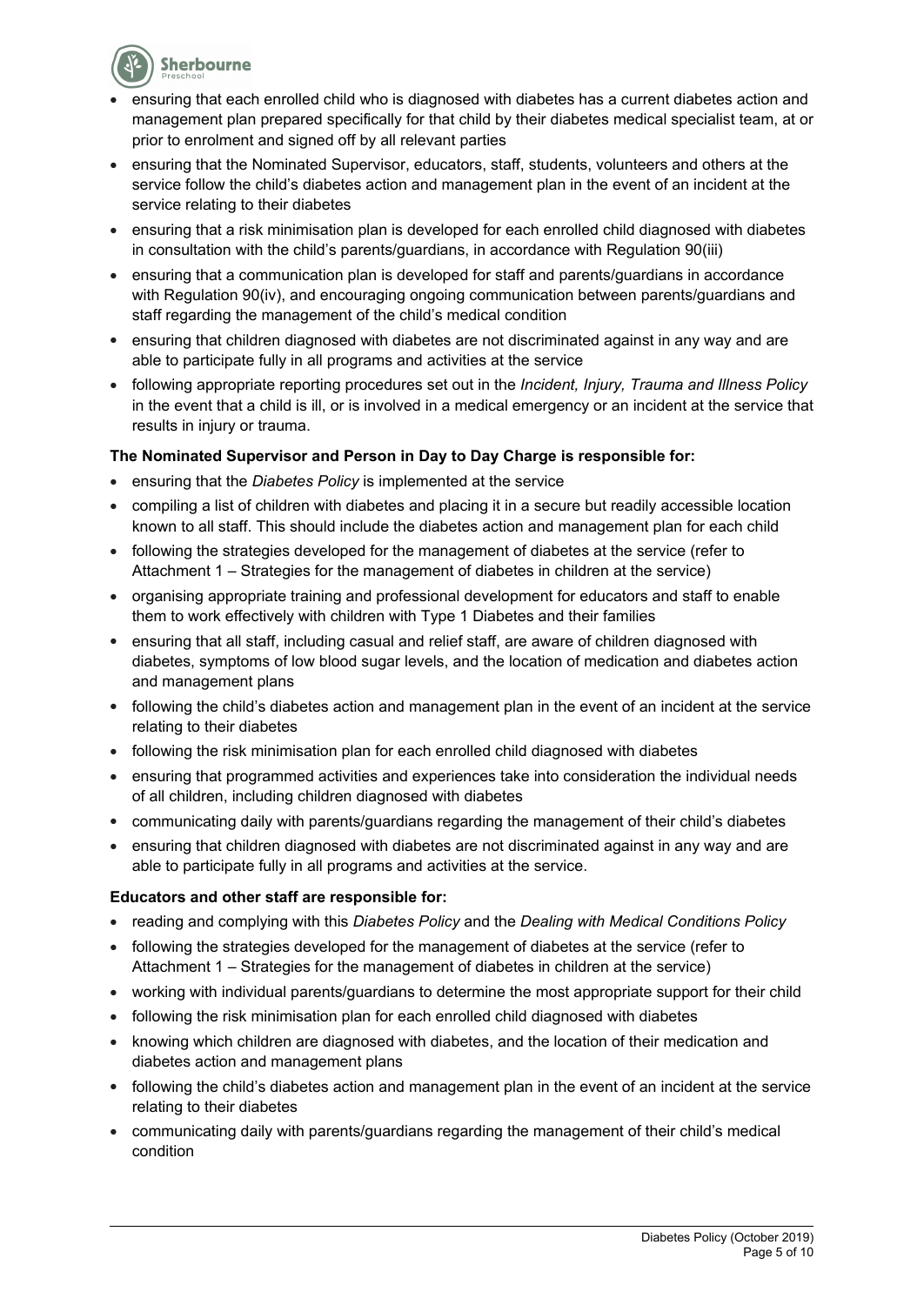

 ensuring that children diagnosed with diabetes are not discriminated against in any way and are able to participate fully in all programs and activities at the service.

## **All parents/guardians are responsible for:**

 reading and complying with this *Diabetes Policy*, diabetes management strategies (refer to Attachment 1 – Strategies for the management of diabetes in children at the service), and the *Dealing with Medical Conditions Policy.*

## **Parents/guardians of children diagnosed with type 1 diabetes are responsible for:**

- providing the service with a current diabetes action and management plan prepared specifically for their child by their diabetes medical specialist team and signed off by all relevant parties
- working with the Approved Provider to develop a risk minimisation plan for their child
- working with the Approved Provider to develop a communication plan
- working with educators and staff to assist them to provide the most appropriate support for their child
- ensuring that they provide the service with any equipment, medication or treatment, as specified in the child's individual diabetes action and management plan.

## **Volunteers and students, while at the service, are responsible for following this policy and its procedures.**

# **EVALUATION**

In order to assess whether the values and purposes of the policy have been achieved, the Approved Provider will:

- selectively audit enrolment checklists (for example, annually) to ensure that documentation is current and complete
- regularly seek feedback from everyone affected by the policy regarding its effectiveness
- monitor the implementation, compliance, complaints and incidents in relation to this policy
- keep the policy up to date with current legislation, research, policy and best practice
- revise the policy and procedures as part of the service's policy review cycle, or following a hypo emergency at the service, to identify any changes required
- notify parents/guardians at least 14 days before making any changes to this policy or its procedures.

# **ATTACHMENTS**

Attachment 1: Strategies for the management of diabetes in children at the service

# **AUTHORISATION**

This policy was adopted by the Approved Provider of Sherbourne Preschool on 12/10/21.

**REVIEW DATE:** OCT/2021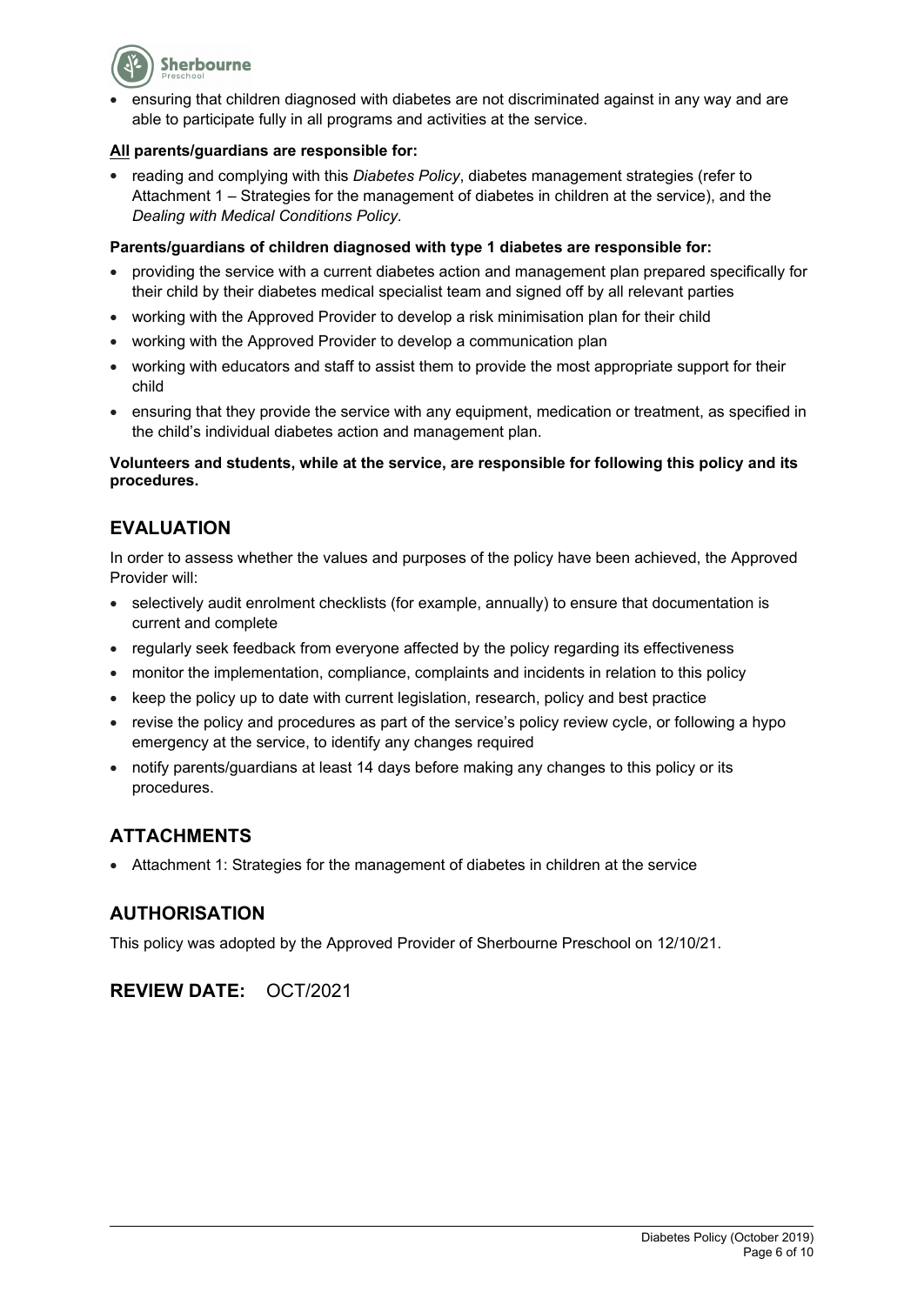

**ATTACHMENT 1**

# **Strategies for the management of diabetes in children at the service**

| <b>Strategy</b>                                      | <b>Action</b>                                                                                                                                                                                                                                                                                                                                                                                                                                                                                                                                                                                                                                                                                                                                                                                                                                                                                                                                                                 |
|------------------------------------------------------|-------------------------------------------------------------------------------------------------------------------------------------------------------------------------------------------------------------------------------------------------------------------------------------------------------------------------------------------------------------------------------------------------------------------------------------------------------------------------------------------------------------------------------------------------------------------------------------------------------------------------------------------------------------------------------------------------------------------------------------------------------------------------------------------------------------------------------------------------------------------------------------------------------------------------------------------------------------------------------|
| <b>Monitoring of</b><br>blood glucose (BG)<br>levels | • Checking of blood glucose (BG) levels is performed using a blood<br>glucose meter, continuous glucose monitoring or a flash glucose<br>monitor (refer to Definitions). The child's diabetes action and<br>management plan should state the times that BG levels should be<br>checked, the method of relaying information to parents/guardians about<br>BG levels and any intervention required if the BG level is found to be<br>below or above certain thresholds. A communication book can be used<br>to provide information about the child's BG levels between<br>parents/guardians and the service at the end of each session.<br>• Children are likely to need assistance with performing BG checks.<br>• Parents/guardians should be asked to teach service staff about BG<br>checking procedures.<br>Parents/guardians are responsible for supplying a blood glucose meter<br>$\bullet$<br>or in-date test strips if required for their child while at the service. |
| <b>Managing</b><br>hypoglycaemia<br>(hypos)          | • Hypos or suspected hypos should be recognised and treated promptly,<br>according to the instructions provided in the child's diabetes action and<br>management plan.<br>• Parents/guardians are responsible for providing the service with oral                                                                                                                                                                                                                                                                                                                                                                                                                                                                                                                                                                                                                                                                                                                             |
|                                                      | hypoglycaemia treatment (hypo food) for their child in an appropriately<br>labelled container.<br>• This hypo container must be securely stored and readily accessible to<br>all staff.                                                                                                                                                                                                                                                                                                                                                                                                                                                                                                                                                                                                                                                                                                                                                                                       |
| Administering<br>insulin                             | • Administration of insulin during service hours may be required; this will<br>be specified in the child's diabetes action and management plan.<br>• As a guide, insulin for service-aged children is commonly administered:<br>twice a day: before breakfast and dinner at home<br>by a small insulin pump worn by the child<br>If insulin is required please seek specific advice from the child's<br>diabetes treatment team.                                                                                                                                                                                                                                                                                                                                                                                                                                                                                                                                              |
| <b>Managing ketones</b>                              | • Ketone checking may be required when their blood glucose level is<br>>15.0 mmol/L<br>• Refer to the child's diabetes action and management plan.                                                                                                                                                                                                                                                                                                                                                                                                                                                                                                                                                                                                                                                                                                                                                                                                                            |
| <b>Off-site excursions</b><br>and activities         | • With good planning, children should be able to participate fully in all<br>service activities, including attending excursions.<br>The child's diabetes action and management plan should be reviewed<br>$\bullet$<br>prior to an excursion, with additional advice provided by the child's<br>diabetes medical specialist team and/or parents/guardians, as required.                                                                                                                                                                                                                                                                                                                                                                                                                                                                                                                                                                                                       |
| <b>Infection control</b>                             | Infection control procedures must be developed and followed. Infection<br>$\bullet$<br>control measures include being informed about ways to prevent<br>infection and cross-infection when checking BG levels, handwashing,<br>having one device per child and not sharing devices between<br>individuals, using disposable lancets and safely disposing of all medical<br>waste.                                                                                                                                                                                                                                                                                                                                                                                                                                                                                                                                                                                             |
| <b>Timing meals</b>                                  | Most meal requirements will fit into regular service routines.<br>$\bullet$                                                                                                                                                                                                                                                                                                                                                                                                                                                                                                                                                                                                                                                                                                                                                                                                                                                                                                   |